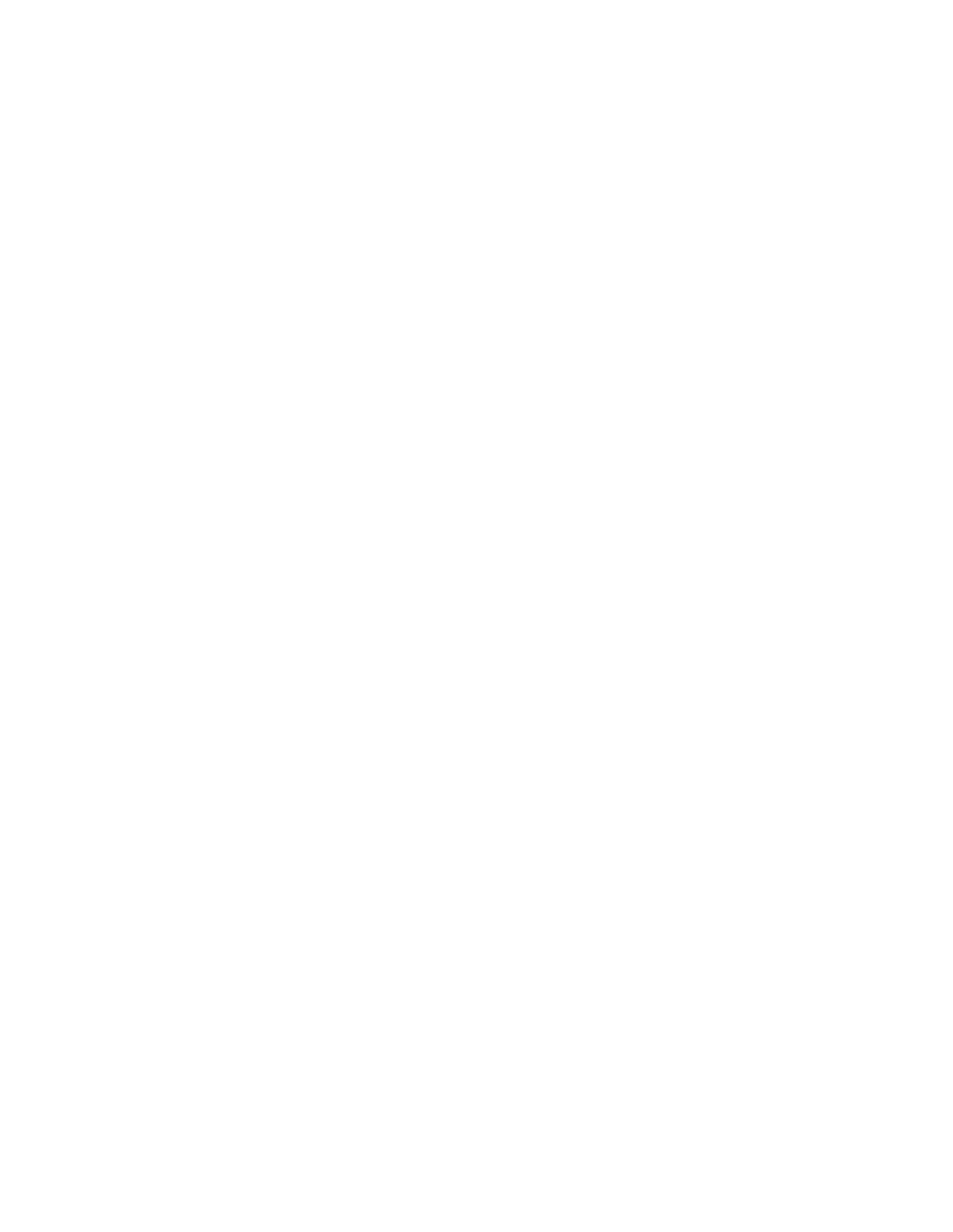# **RASCHER & BETZOLD**

# **A.S.B.C. Top Reading Pyrex® Brand Glass Hydrometers**

Readings are made on hydrometers at the top of the meniscus when overflowing in a clean special PYREX® brand glass cylinder. They check laboratory determinations made with the Boot or Reischauer pycnometer. All instruments and cylinders must be kept clean. We have found chromic-sulfuric acid

(Cleaning Solution) most satisfactory for this purpose.

All A.S.B.C. hydrometers are guaranteed to be accurate, with a maximum error not exceeding one smallest division of the hydrometer scale or one-half smallest division of the thermometer scale.

Directions for using these hydrometers are given in Methods of Analysis of the American Society of Brewing Chemists.

Hydrometers are supplied combined form with thermometer in body. Temperature of standardization 20°C. Thermometer scale range 0 to 30°C., with temperature correction scale.

### **A.S.B.C. High Precision Top Reading Hydrometers Standardization Temperature 20°C**

|         | <b>Catalog No. Liquid Tested</b> | <b>Scale Range</b><br>%Plato                                 | <b>Divisions</b><br>%Plato | Length       | <b>Outside</b><br><b>Diameter</b> |
|---------|----------------------------------|--------------------------------------------------------------|----------------------------|--------------|-----------------------------------|
|         |                                  | A.S.B.C. Small Laboratory Type / 110 ml of Sample Needed     |                            |              |                                   |
| R164978 | <b>BEER/WORT</b>                 | $*$ -2 to 6                                                  | 0.1                        | 270mm /10.6" | 20mm                              |
| R164980 | BEER/WORT                        | $0$ to $8$                                                   | 0.1                        | 270mm /10.6" | 20mm                              |
| R165000 | <b>BEER/WORT</b>                 | 8 to 16                                                      | 0.1                        | 270mm /10.6" | 20mm                              |
| R165020 | <b>BEER/WORT</b>                 | 16 to 24                                                     | 0.1                        | 270mm /10.6" | 20mm                              |
|         |                                  | A.S.B.C. Large Laboratory Type / 240 ml of Sample Needed     |                            |              |                                   |
| R165030 | <b>BEER/WORT</b>                 | $0$ to $8$                                                   | 0.1                        | 330mm/13"    | 25mm                              |
| R165030 | <b>BEER/WORT</b>                 | 8 to 16                                                      | 0.1                        | 330mm/13"    | 25mm                              |
| R165034 | <b>BEER/WORT</b>                 | 16 to 24                                                     | 0.1                        | 330mm/13"    | 25mm                              |
|         |                                  | A.S.B.C. Large Plant Type / 430 ml of Sample Needed          |                            |              |                                   |
| R165040 | <b>BEER/WORT</b>                 | 0 to 14                                                      | 0.1                        | 406mm/16"    | 32mm                              |
| R165060 | <b>BEER/WORT</b>                 | 12 to 26                                                     | 0.1                        | 406mm/16"    | 32mm                              |
|         |                                  | A.S.B.C. Large Strong Plant Type / 430 ml of Sample Needed   |                            |              |                                   |
| R165160 | <b>BEER/WORT</b>                 | $2$ to $8$                                                   | 0.1                        | 406MM/16"    | 32mm                              |
| R165161 | <b>BEER/WORT</b>                 | 8 to 14                                                      | 0.1                        | 406MM/16"    | 32mm                              |
| R165162 | <b>BEER/WORT</b>                 | 10 to 16                                                     | 0.1                        | 406MM/16"    | 32mm                              |
| R165168 | BEER/WORT                        | 0 to 10                                                      | 0.1                        | 432MM/17"    | 32mm                              |
| R165170 | <b>BEER/WORT</b>                 | 10 to 20                                                     | 0.1                        | 432MM/17"    | 32mm                              |
|         |                                  | A.S.B.C. Special Strong Plant Type / 370 ml of Sample Needed |                            |              |                                   |
| R165078 | <b>BEER/WORT</b>                 | $*$ -1 to 2                                                  | 0.05                       | 356mm/14"    | 32mm                              |
| R165082 | BEER/WORT                        | $2$ to $5$                                                   | 0.05                       | 356mm/14"    | 32mm                              |
| R165089 | BEER/WORT                        | 6 to 9                                                       | 0.05                       | 356mm/14"    | 32mm                              |
| R165092 | <b>BEER/WORT</b>                 | 9 to 12                                                      | 0.05                       | 356mm/14"    | 32mm                              |
| R165096 | <b>BEER/WORT</b>                 | 11 to 14                                                     | 0.05                       | 356mm/14"    | 32mm                              |
| R165097 | <b>BEER/WORT</b>                 | 12 to 15                                                     | 0.05                       | 356mm/14"    | 32mm                              |

**R165100** BEER/WORT 14 to 17 0.05 356mm/14" 32mm

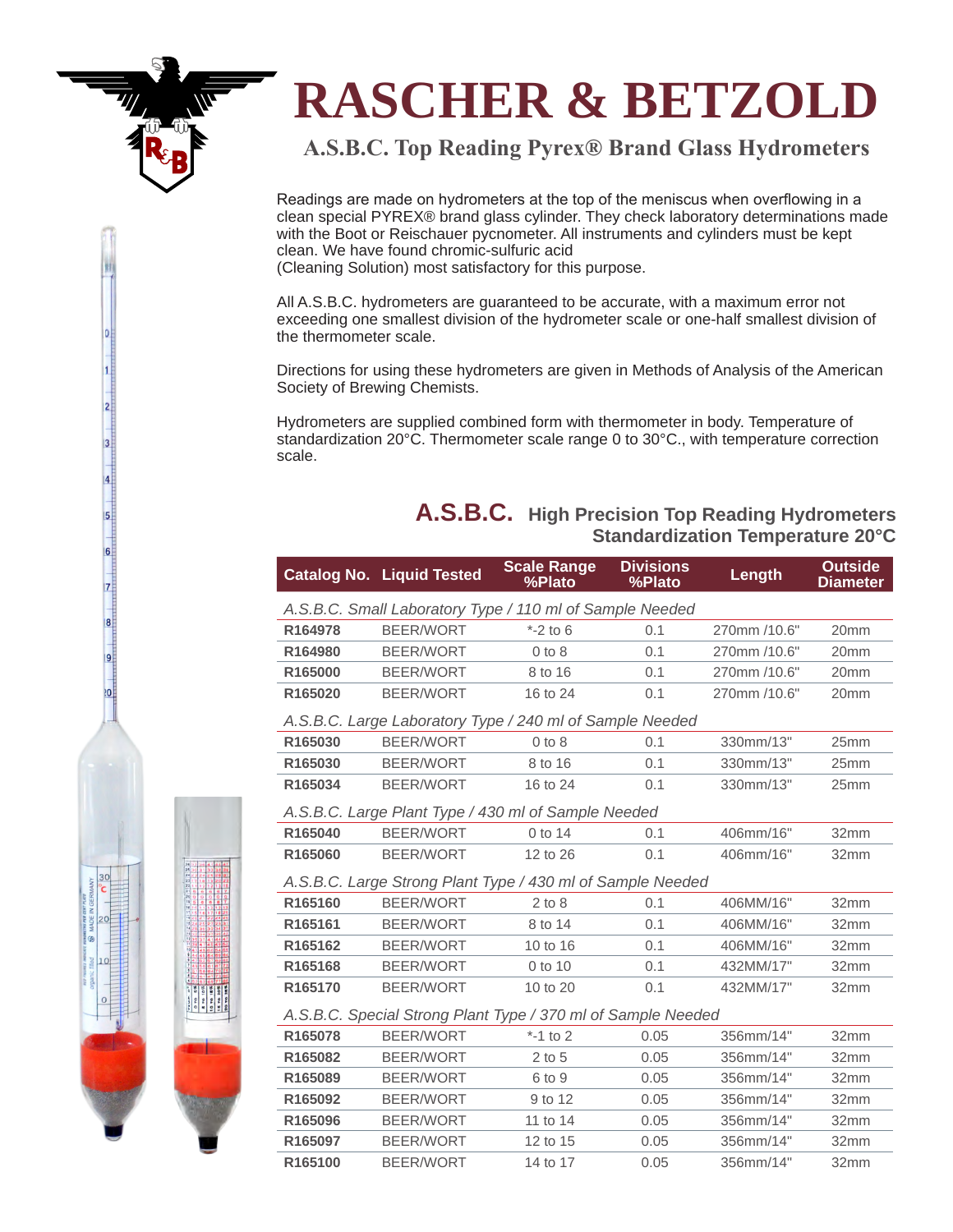# **PRECISION HYDROMETERS**



- Measures The Density of Liquid To The Density Of Pure Water
- At The Same Temperature
- Standard Temperature Is 60°F/60°F (15.6°C/15.6°C)
- Plain Form or With Thermometer (Spirit Filled)
- Other Temperature Standards Available
- Suitable For Certification
- Several Other Range Available

#### **SPECIFIC GRAVITY HYDROMETERS**

| <b>Catalog No.</b>         | <b>Scale Range</b><br>%Brix                         | <b>Divisions</b><br>%Brix | Length    | <b>Outside</b><br>Dia. |
|----------------------------|-----------------------------------------------------|---------------------------|-----------|------------------------|
| Plain Form W/O Thermometer |                                                     |                           |           |                        |
| GW2534                     | 0.895 to 1.000                                      | 0.001                     | 300mm/12" | 20 <sub>mm</sub>       |
| GW2535                     | 0.650 to 1.000                                      | 0.005                     | 300mm/12" | 20 <sub>mm</sub>       |
| <b>GW2540</b>              | 1.000 to 1.220                                      | 0.002                     | 300mm/12" | 20 <sub>mm</sub>       |
| GW2541                     | 2.000 to 1.425                                      | 0.002                     | 300mm/12" | 20 <sub>mm</sub>       |
|                            | Plain Form W Thermometer (Spirit Filled) 20 To 120F |                           |           |                        |
| <b>GW2534C</b>             | 0.895 to 1,000                                      | 0.001                     | 380mm/15" | 22 <sub>mm</sub>       |
| <b>GW2535C</b>             | 0.650 to 1.000                                      | 0.005                     | 380mm/15" | 22mm                   |
| <b>GW2540C</b>             | 1.000 to 1.220                                      | 0.002                     | 380mm/15" | 22 <sub>mm</sub>       |
| <b>GW2541C</b>             | 2,000 to 1,425                                      | 0.002                     | 380mm/15" | 22 <sub>mm</sub>       |

### **ALCOHOL HYDROMETERS**

| <b>Catalog No.</b>                                      | <b>Scale Range</b><br>%Brix                                                   | <b>Divisions</b><br>%Brix | Length    | <b>Outside</b><br>Dia.               |           |  |  |  |  |  |
|---------------------------------------------------------|-------------------------------------------------------------------------------|---------------------------|-----------|--------------------------------------|-----------|--|--|--|--|--|
| Alcohol Hydrometer, W/O Thermometer, Calibrated At 60°F |                                                                               |                           |           |                                      |           |  |  |  |  |  |
| GW2510                                                  | 0 to 100% Tralle                                                              | $1\%$                     | 300mm/12" | 17 <sub>mm</sub>                     |           |  |  |  |  |  |
|                                                         | 0 to 200% Proof                                                               | 2%                        |           |                                      |           |  |  |  |  |  |
|                                                         | Alcohol Hydrometer, W/Thermometer, 10 To 100F, Calibrated At 60°F             |                           |           |                                      |           |  |  |  |  |  |
| <b>GW2510CS</b>                                         | 0 to 100% Tralle                                                              | $1\%$                     | 330mm/13" | 22mm                                 |           |  |  |  |  |  |
|                                                         | 0 to 200% Proof                                                               | 2%                        |           |                                      |           |  |  |  |  |  |
| <b>Catalog No.</b>                                      | <b>IRS Size</b>                                                               | Range<br>%Proof           | %         | <b>Divisions Tolerances</b><br>$±\%$ | Length    |  |  |  |  |  |
| Thermometer                                             | Alcohol Hydrometers, Irs Specifications, Proof Scales, Calibrated At 60°F W/O |                           |           |                                      |           |  |  |  |  |  |
| GW2601                                                  | IRS SZ. F                                                                     | 0 to $20%$                | 0.2%      | 0.3                                  | 305mm/12" |  |  |  |  |  |
| GW2602                                                  | IRS SZ. G                                                                     | 20 to 40%                 | 0.2%      | 0.4                                  | 305mm/12" |  |  |  |  |  |
| GW2603                                                  | IRS SZ. H                                                                     | 40 to 60%                 | 0.2%      | 0.4                                  | 305mm/12" |  |  |  |  |  |

|        |           |             | $\cup$ . $\sim$ 70 | <u>.</u> | – – – – – – – – – – – |
|--------|-----------|-------------|--------------------|----------|-----------------------|
| GW2603 | IRS SZ. H | 40 to 60%   | 0.2%               | 0.4      | 305mm/12"             |
| GW2604 | IRS SZ. I | 60 to 80%   | 0.2%               | 0.3      | 305mm/12"             |
| GW2605 | IRS SZ. K | 75 to 95%   | 0.2%               | 0.3      | 305mm/12"             |
| GW2606 | IRS SZ. L | 90 to 100%  | 0.2%               | 0.2      | 305mm/12"             |
| GW2607 | IRS SZ. M | 105 to 125% | $0.2\%$            | 0.2      | 305mm/12"             |
| GW2608 | IRS SZ. N | 125 to 145% | 0.2%               | 0.2      | 305mm/12"             |
| GW2609 | IRS SZ. P | 145 to 165% | 0.2%               | 0.2      | 305mm/12"             |
| GW2610 | IRS SZ. Q | 165 to 185% | 0.2%               | 0.2      | 305mm/12"             |
| GW2611 | IRS SZ. R | 185 to 206% | 0.2%               | 0.2      | 305mm/12"             |
| GW2612 | IRS SZ. A | 0 to 100%   | 1.0%               | 1.0      | 230mm/9"              |
| GW2613 | IRS SZ. B | 80 to 120%  | 0.5%               | 0.5      | 230mm/9"              |
| GW2614 | IRS SZ. C | 100 to 140% | 0.5%               | 0.5      | 230mm/9"              |
| GW2615 | IRS SZ. D | 130 to 170% | 0.5%               | 0.5      | 230mm/9"              |
| GW2616 | IRS SZ. E | 160 to 206% | 0.5%               | 0.5      | 230mm/9"              |

- Tralle Scale Measures The % Of Alcohol
- Proof Scale Measures % Of Alcohol By Volume
- Internal Revenue Specification Proof Scales
- Plain Form and With Thermometer (Spirit Filled)
- **Other Temperature Standards** Available
- Suitable For Certification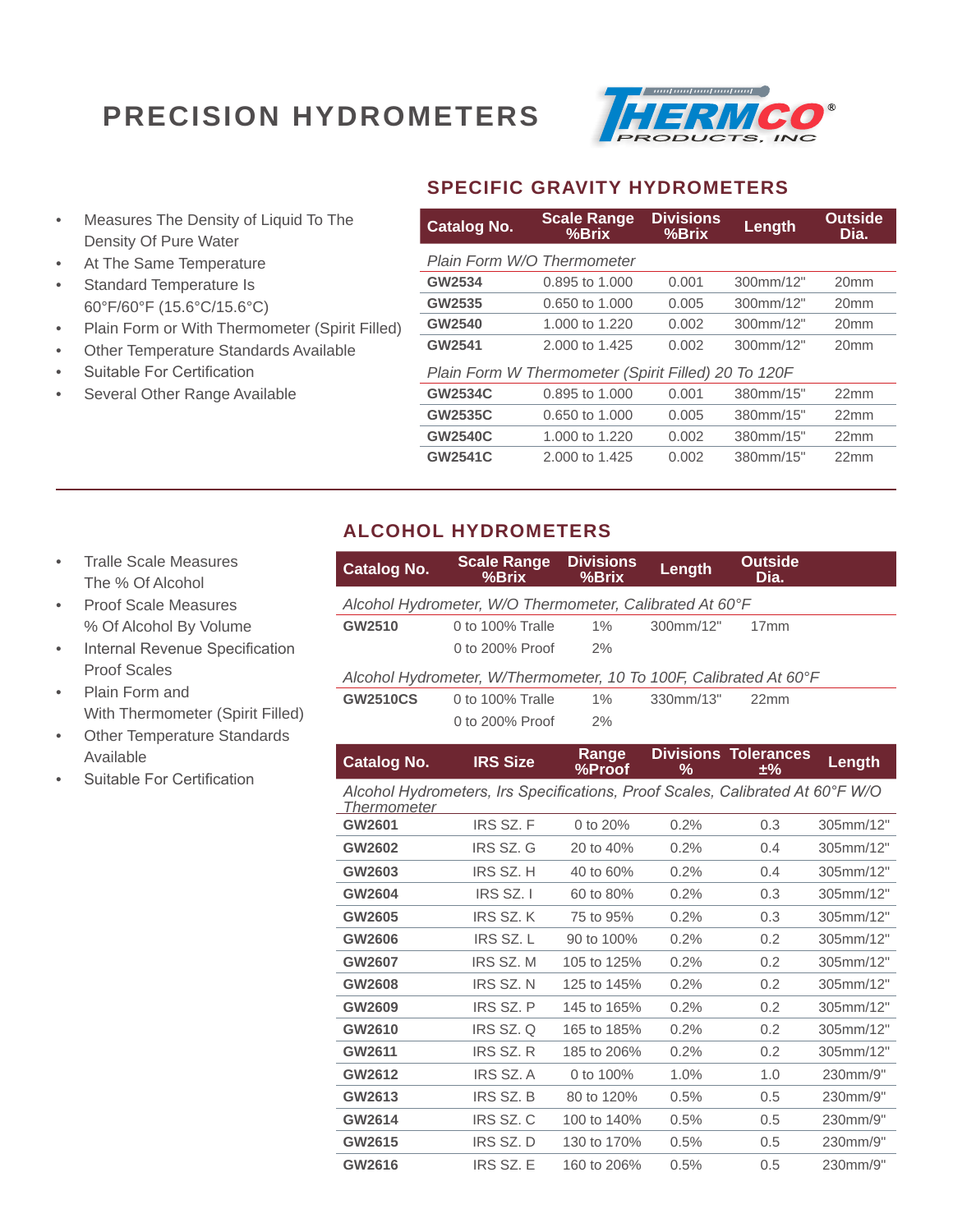- Measure The Percent Of Sugar (Degrees Brix)
- 1° Brix = 1 Gram In 100G Of Solution
- Each Scale Division = % Of Sucrose By Weight
- Temperature Standard Is 20°C/20°C
- Temperature Correction Factor On The Thermometer Scale
- Plain Form or With Thermometer (Spirit Filled)
- Other Temperature Standards Available
- Suitable For Certification

### **BRIX HYDROMETERS**

| <b>Catalog No.</b> | <b>Scale Range</b><br>%Brix                   | <b>Divisions</b><br>%Brix | Length    | <b>Outside</b><br>Dia. |
|--------------------|-----------------------------------------------|---------------------------|-----------|------------------------|
|                    | BRIX % SUGAR, CAL 20C, W/O THERMOMETER        |                           |           |                        |
| <b>GW2740</b>      | $* - 5/ + 5$                                  | 0.1                       | 300mm/12" | 24mm                   |
| GW2741             | $5/+15$                                       | 0.1                       | 300mm/12" | 24 <sub>mm</sub>       |
| <b>GW2742</b>      | 0/6                                           | 0.1                       | 300mm/12" | 24mm                   |
| GW2743             | 6/12                                          | 0.1                       | 300mm/12" | 24mm                   |
| GW2516             | 0/12                                          | 0.1                       | 300mm/12" | 24mm                   |
| GW2517             | 9/21                                          | 0.1                       | 300mm/12" | 24mm                   |
| GW2518             | 19/31                                         | 0.1                       | 300mm/12" | 24mm                   |
| GW2519             | 29/41                                         | 0.1                       | 300mm/12" | 24 <sub>mm</sub>       |
| GW2520             | 39/51                                         | 0.1                       | 300mm/12" | 24 <sub>mm</sub>       |
| GW2521             | 49/61                                         | 0.1                       | 300mm/12" | 24mm                   |
| GW2522             | 59/71                                         | 0.1                       | 300mm/12" | 24mm                   |
| <b>GW2522X</b>     | 69/81                                         | 0.1                       | 300mm/12" | 24 <sub>mm</sub>       |
| GW2523             | 0/35                                          | 0.5                       | 300mm/12" | 24mm                   |
| <b>GW2524</b>      | 35/70                                         | 0.5                       | 300mm/12" | 24mm                   |
|                    | BRIX % SUGAR, CAL 20C, W/THERMOMETER 0 to 50C |                           |           |                        |
| <b>GW2740C</b>     | $* - 5/ + 5$                                  | 0.1                       | 330mm/13" | 22mm                   |
| <b>GW2741C</b>     | $5/+15$                                       | 0.1                       | 330mm/13" | 22mm                   |
| <b>GW2742C</b>     | 0/6                                           | 0.1                       | 330mm/13" | 22mm                   |
| <b>GW2743C</b>     | 6/12                                          | 0.1                       | 330mm/13" | 22mm                   |
| <b>GW2516C</b>     | 0/12                                          | 0.1                       | 330mm/13" | 22mm                   |
| <b>GW2517C</b>     | 9/21                                          | 0.1                       | 330mm/13" | 22mm                   |
| <b>GW2518C</b>     | 19/31                                         | 0.1                       | 330mm/13" | 22mm                   |
| <b>GW2519C</b>     | 29/41                                         | 0.1                       | 330mm/13" | 22mm                   |
| <b>GW2520C</b>     | 39/51                                         | 0.1                       | 330mm/13" | 22mm                   |
| <b>GW2521C</b>     | 49/61                                         | 0.1                       | 330mm/13" | 22mm                   |
| <b>GW2522C</b>     | 59/71                                         | 0.1                       | 330mm/13" | 22mm                   |
| <b>GW2522XC</b>    | 69/81                                         | 0.1                       | 330mm/13" | 22mm                   |
| <b>GW2523C</b>     | 0/35                                          | 0.5                       | 330mm/13" | 22mm                   |
| <b>GW2524C</b>     | 35/70                                         | 0.5                       | 330mm/13" | 22mm                   |

### **BALLING HYDROMETERS**

| <b>Catalog No.</b>                                                               | <b>Scale Range</b><br>%Brix | <b>Divisions</b><br>%Brix | Length    | <b>Outside</b><br>Dia. |  |  |  |  |
|----------------------------------------------------------------------------------|-----------------------------|---------------------------|-----------|------------------------|--|--|--|--|
| Balling % Sugar, 14° Reaumur (17.5°C),<br>$W/$ Thermometer 0 to 50 $^{\circ}$ C  |                             |                           |           |                        |  |  |  |  |
| <b>GW2512C</b>                                                                   | 0 to 8.5                    | 0.1                       | 330mm/13" | 22mm                   |  |  |  |  |
| <b>GW2513C</b>                                                                   | 7.5 to 15                   | 0.1                       | 330mm/13" | 22 <sub>mm</sub>       |  |  |  |  |
| <b>GW2514C</b>                                                                   | 15 to 24                    | 0.1                       | 330mm/13" | 22mm                   |  |  |  |  |
| <b>GW2515C</b>                                                                   | 0 to 14                     | 0.1                       | 330mm/13" | 22 <sub>mm</sub>       |  |  |  |  |
| <b>GW2515CB</b>                                                                  | $0$ to 22                   | 0.2                       | 330mm/13" | 22 <sub>mm</sub>       |  |  |  |  |
| Triple Scale Hydrometer, Balling, % Alcohol, Specific Gravity<br>w/o Thermometer |                             |                           |           |                        |  |  |  |  |
| <b>GW9557</b>                                                                    | 0 to 39 Balling             | 0.50%                     | 250mm/10" | 17mm                   |  |  |  |  |
|                                                                                  | 0 to 23 Alcohol             | 1.00%                     |           |                        |  |  |  |  |
|                                                                                  | 0.99 to 1.17 S/G            | $0.5$ S/G                 |           |                        |  |  |  |  |

- Measure The Percent Of Sugar In Beer and Wort
- Temperature Standard Is 17.5°C and 14° Reaumur
- Temperature Correction Factor On The Thermometer Scale
- Tolerances  $\pm$  0.1
- With Spirit Filled Thermometer
- Other Temperature Standards Available
- Suitable For Certification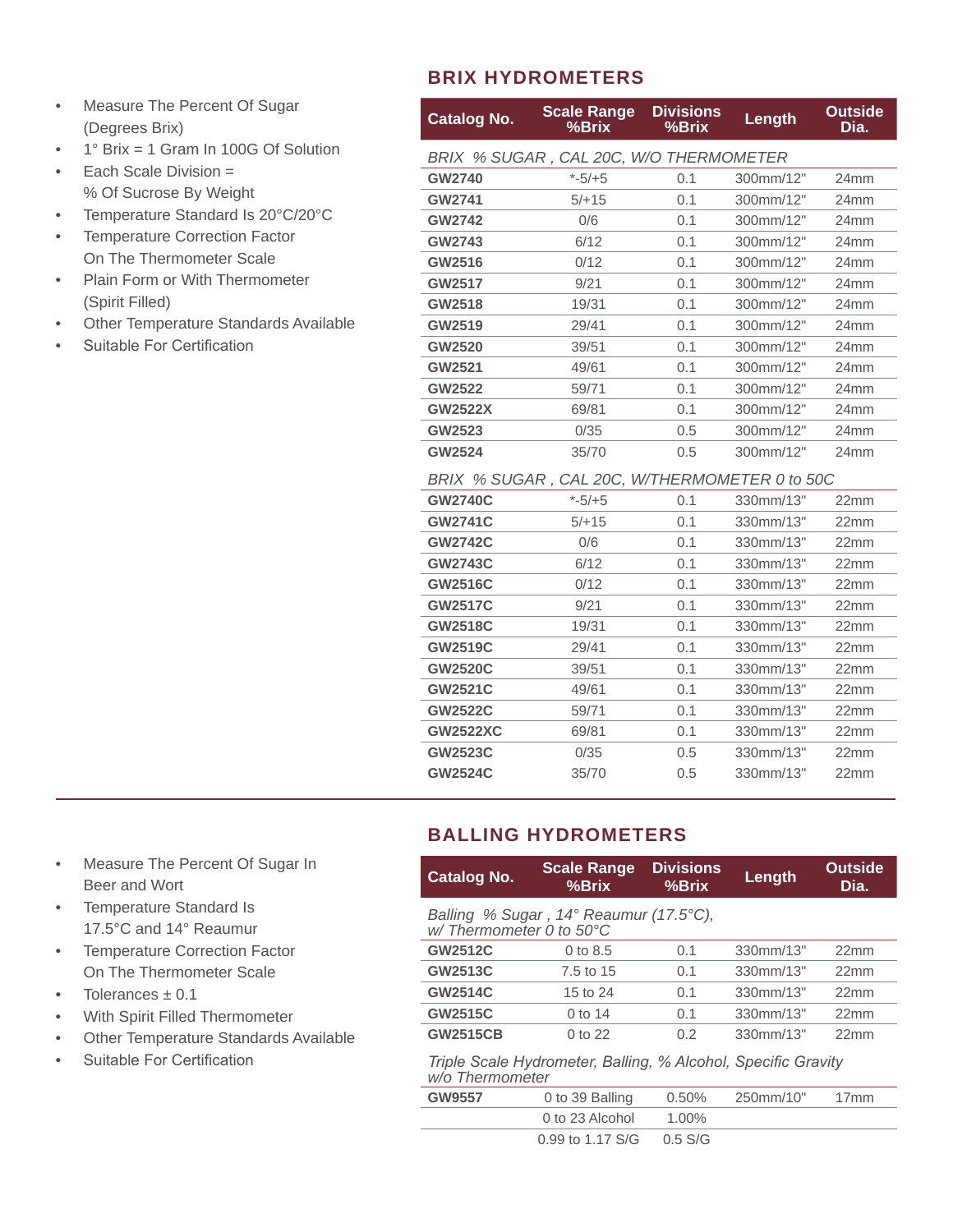### **SAFETY COAT PRECISION -** Spirit Filled Laboratory Thermometers



- *• NIST Traceable*
- *• Thermometers are Completely Sealed in a PTEF Jacket*
- *• Safety Jacket Contains Liquid & Glass if Breakage Occurs*
- *• Thermometer Impervious to Acids and Alkalis*
- *• Individually Serialized*



| <b>Partial Immersion</b> |                           |               |                       |                   | <b>Total Immersion</b> |                           |               |                              |       |
|--------------------------|---------------------------|---------------|-----------------------|-------------------|------------------------|---------------------------|---------------|------------------------------|-------|
| <b>Catalog No.</b>       | Range                     |               | Div. Immersion Length |                   | <b>Catalog No.</b>     | Range                     |               | <b>Div. Immersion Length</b> |       |
| <b>ACC6093SSC</b>        | $-35$ to $50^{\circ}$ C   | $1^{\circ}$ C | 76mm                  | 305mm             | ACC609SSC              | $-35$ to $50^{\circ}$ C   | $1^{\circ}$ C | <b>TOTAL</b>                 | 305mm |
| ACC6113SSC               | $-20$ to 110 $^{\circ}$ C | $1^{\circ}$ C | 76 <sub>mm</sub>      | 300mm             | ACC611SSC              | $-20$ to 110 $^{\circ}$ C | $1^{\circ}$ C | <b>TOTAL</b>                 | 305mm |
| <b>ACC6133SSC</b>        | $-20$ to $150^{\circ}$ C  | $1^{\circ}$ C | 76mm                  | 300 <sub>mm</sub> | ACC613SSC              | $-20$ to $150^{\circ}$ C  | $1^{\circ}$ C | <b>TOTAL</b>                 | 305mm |
| <b>ACC6153SSC</b>        | $-10$ to 200 $^{\circ}$ C | $1^{\circ}$ C | 76mm                  | 305mm             | ACC608SSC              | $-30$ to 120 $\degree$ F  | $1^{\circ}$ F | <b>TOTAL</b>                 | 305mm |
| <b>ACC6173SSC</b>        | $-10$ to 260 $^{\circ}$ C | $1^{\circ}$ C | 76mm                  | 405mm             | ACC610SSC              | 0 to $230^\circ$ F        | $2^{\circ}F$  | <b>TOTAL</b>                 | 305mm |
| <b>ACC6083SSC</b>        | $-30$ to 120 $\degree$ F  | $1^{\circ}$ F | 76mm                  | 305mm             | ACC612SSC              | 0 to $300^\circ$ F        | $2^{\circ}F$  | <b>TOTAL</b>                 | 305mm |
| <b>ACC6103SSC</b>        | 0 to $230^\circ F$        | $2^{\circ}F$  | 76mm                  | 300mm             | <b>ACC601SC</b>        | $-50$ to $50^{\circ}$ C   | $1^{\circ}$ C | <b>TOTAL</b>                 | 305mm |
| <b>ACC6123SSC</b>        | 0 to $300^\circ F$        | $2^{\circ}F$  | 76mm                  | 300mm             | <b>ACC603SC</b>        | $-100$ to $50^{\circ}$ C  | $1^{\circ}$ C | <b>TOTAL</b>                 | 305mm |
| <b>ACC6143SSC</b>        | 20 to $400^{\circ}$ F     | $2^{\circ}F$  | 76 <sub>mm</sub>      | 305mm             |                        |                           |               |                              |       |
| ACC6013SC                | $-50$ to $50^{\circ}$ C   | $1^{\circ}$ C | 76mm                  | 305mm             |                        |                           |               |                              |       |
| <b>ACC6033SC</b>         | $-100$ to $50^{\circ}$ C  | $1^{\circ}$ C | 76mm                  | 305mm             |                        |                           |               |                              |       |

### **PRECISION ARMORED -** Spirit Filled Thermometers

With Armor Catalog No.

- *• Red Spirit Filled Thermometers*
- *• Precision Thermometer in Nickel Plated Brass Armors*
- *• Accurate to Within NIST Tolerances*
- *• Armors have Slotted Fronts for Ease of Reading*
- *• Armors Have Suspension Rings*

**ACC18ARM** 458mm (18") **ACC24ARM** 610mm (24")

- Replacem
- (See Cha

| Replacement Thermometers Available |             | ACC516SA | <b>ACC516S</b>                                | $-30$ to $120^{\circ}F$ | $1^{\circ}$ F      | 76mm         |      |  |
|------------------------------------|-------------|----------|-----------------------------------------------|-------------------------|--------------------|--------------|------|--|
| (See Chart)                        |             |          | ACC518SA                                      | <b>ACC518S</b>          | 0 to $230^\circ$ F | $2^{\circ}F$ | 76mm |  |
|                                    |             |          | ACC522SA                                      | <b>ACC522S</b>          | 30 to 300°F        | $2^{\circ}F$ | 76mm |  |
| <b>Catalog No.</b>                 | Length      |          | <b>Nickel Plated Brass Replacement Armors</b> |                         |                    |              |      |  |
| ACC6ARM                            | 150mm (6")  |          |                                               |                         |                    |              |      |  |
| <b>ACC8ARM</b>                     | 200mm (8")  |          | C C C C C 3 3 3 3 3 4                         |                         |                    |              |      |  |
| ACC12ARM                           | 305mm (12") |          | 0.9.00                                        |                         |                    | F R          |      |  |
| ACC14ARM                           | 355mm (14") |          |                                               |                         |                    |              |      |  |
| ACC16ARM                           | 405mm (16") |          |                                               |                         |                    |              |      |  |

#### **Nacement Armors**

Refill Only

**Catalog No.** Range Div. Immersion Length<br>Catalog No.

**ACC517SA ACC517S** -35 to 50°C 1°C 76mm 305mm **ACC519SA ACC519S** -20 to 110°C 1°C 76mm 305mm **ACC521SA ACC521S** -20 to 150°C 1°C 76mm 305mm **ACC525SA ACC525S** -10 to 200°C 1°C 76mm 305mm **ACC527SA ACC527S** -10 to 260°C 1°C 76mm 405mm

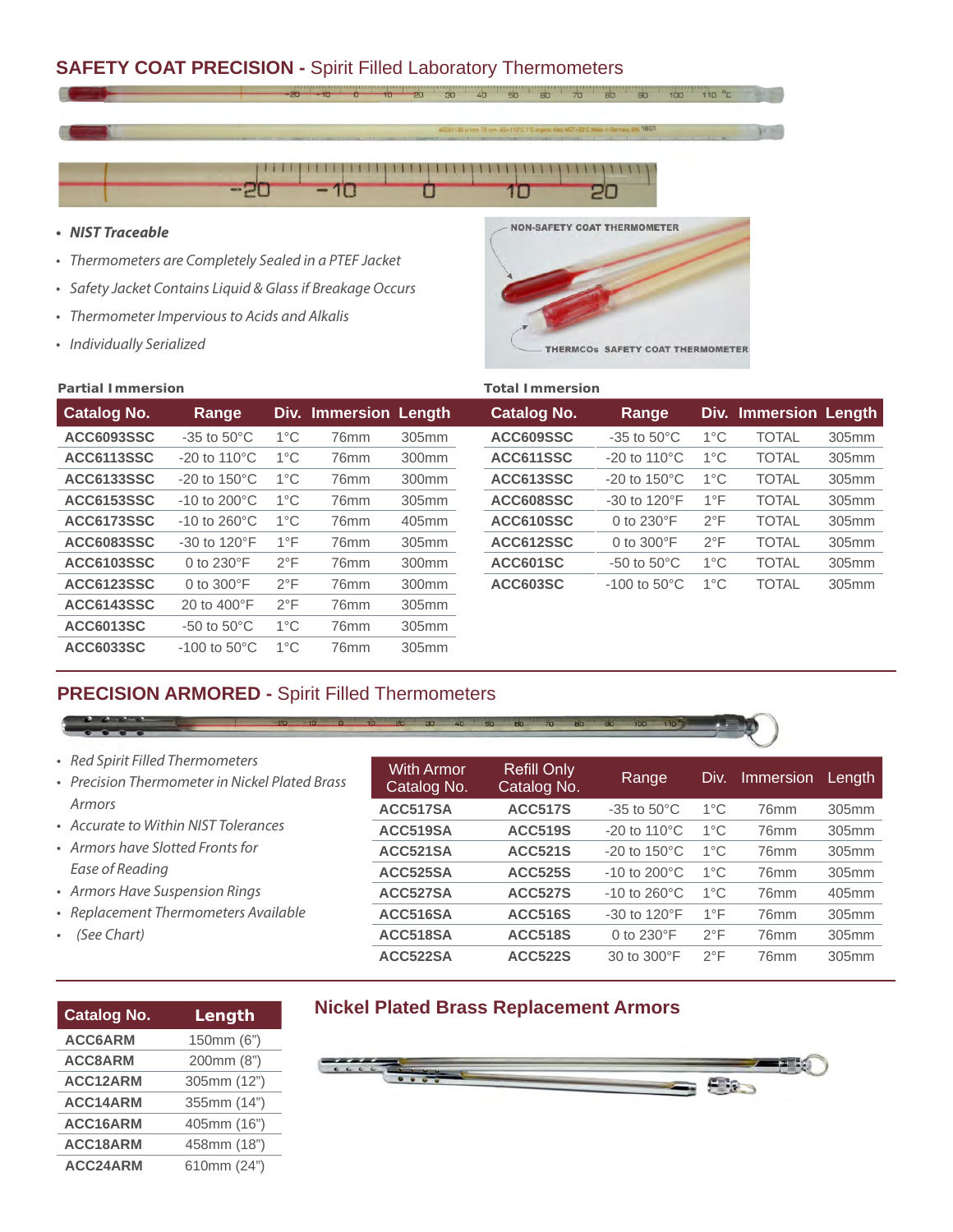

- *• Red Spirit Filled Thermometers*
- 
- 
- *• Individually Serialized*

| <b>Partial Immersion</b> | <b>Total Immersion</b> |
|--------------------------|------------------------|
|--------------------------|------------------------|

| <b>Catalog No.</b> | Range                     |               | <b>Div. Immersion Length</b> |       | <b>Catalog No.</b> | Range                     |               | Div. Immersion Length |       |
|--------------------|---------------------------|---------------|------------------------------|-------|--------------------|---------------------------|---------------|-----------------------|-------|
| ACC6093S           | $-35$ to $50^{\circ}$ C   | $1^{\circ}$ C | 76mm                         | 305mm | <b>ACC609S</b>     | $-35$ to $50^{\circ}$ C   | $1^{\circ}$ C | <b>TOTAL</b>          | 305mm |
| <b>ACC6113S</b>    | $-20$ to 110 $^{\circ}$ C | $1^{\circ}$ C | 76mm                         | 305mm | <b>ACC611S</b>     | $-20$ to 110 $^{\circ}$ C | $1^{\circ}$ C | <b>TOTAL</b>          | 305mm |
| <b>ACC6133S</b>    | $-20$ to $150^{\circ}$ C  | $1^{\circ}$ C | 76 <sub>mm</sub>             | 305mm | <b>ACC613S</b>     | $-20$ to $150^{\circ}$ C  | $1^{\circ}$ C | <b>TOTAL</b>          | 305mm |
| ACC6153S           | $-10$ to 200 $^{\circ}$ C | $1^{\circ}$ C | 76mm                         | 305mm | <b>ACC608S</b>     | $-30$ to $120^{\circ}F$   | $1^{\circ}$ F | <b>TOTAL</b>          | 305mm |
| <b>ACC6173S</b>    | $-10$ to 260 $^{\circ}$ C | $1^{\circ}$ C | 76mm                         | 305mm | <b>ACC610S</b>     | 0 to 230°F                | $2^{\circ}F$  | <b>TOTAL</b>          | 305mm |
| <b>ACC6083S</b>    | $-30$ to $120^{\circ}F$   | $1^{\circ}$ F | 76mm                         | 305mm | <b>ACC612S</b>     | 0 to $300^\circ F$        | $2^{\circ}F$  | <b>TOTAL</b>          | 305mm |
| <b>ACC6123S</b>    | 0 to $300^\circ F$        | $2^{\circ}F$  | 76mm                         | 305mm | <b>ACC601</b>      | $-50$ to $50^{\circ}$ C   | $1^{\circ}$ C | <b>TOTAL</b>          | 305mm |
| <b>ACC6123XS</b>   | 30 to 300°F               | $1^{\circ}$ F | 76mm                         | 355mm | <b>ACC603</b>      | $-100$ to $50^{\circ}$ C  | $1^{\circ}$ C | <b>TOTAL</b>          | 305mm |
| <b>ACC6143S</b>    | 20 to $400^{\circ}$ F     | $2^{\circ}F$  | 76 <sub>mm</sub>             | 305mm | <b>ACC605</b>      | $-200$ to $30^{\circ}$ C  | $1^{\circ}$ C | <b>TOTAL</b>          | 305mm |
| ACC6013            | $-50$ to $50^{\circ}$ C   | $1^{\circ}$ C | 76mm                         | 305mm |                    |                           |               |                       |       |
| ACC6033            | $-100$ to $50^{\circ}$ C  | $1^{\circ}$ C | 76 <sub>mm</sub>             | 305mm |                    |                           |               |                       |       |

| <b>Total Immersion</b> |                                   |               |                       |       |
|------------------------|-----------------------------------|---------------|-----------------------|-------|
| <b>Catalog No.</b>     | Range                             |               | Div. Immersion Length |       |
| <b>ACC609S</b>         | $-35$ to $50^{\circ}$ C           | 1°C           | <b>TOTAL</b>          | 305mm |
| <b>ACC611S</b>         | -20 to $110^{\circ}$ C            | 1°C           | <b>TOTAL</b>          | 305mm |
| <b>ACC613S</b>         | $-20$ to $150^{\circ}$ C          | 1°C           | <b>TOTAL</b>          | 305mm |
| <b>ACC608S</b>         | $-30$ to 120 $\mathrm{^{\circ}F}$ | $1^{\circ}$ F | <b>TOTAL</b>          | 305mm |
| <b>ACC610S</b>         | 0 to $230^\circ$ F                | $2^{\circ}F$  | <b>TOTAL</b>          | 305mm |
| <b>ACC612S</b>         | 0 to 300°F                        | $2^{\circ}F$  | <b>TOTAL</b>          | 305mm |
| <b>ACC601</b>          | -50 to $50^{\circ}$ C             | $1^{\circ}$ C | <b>TOTAL</b>          | 305mm |
| <b>ACC603</b>          | $-100$ to $50^{\circ}$ C          | $1^{\circ}$ C | <b>TOTAL</b>          | 305mm |
| <b>ACC605</b>          | $-200$ to $30^{\circ}$ C          | $1^{\circ}$ C | <b>TOTAL</b>          | 305mm |

### **EXTREME FRACTIONAL DEGREE PRECISION -** Spirit Filled Laboratory Thermometers

#### $\frac{1}{\sqrt{2}}$ ്ത

| <b>Partial Immersion</b> |                                |  |                       | <b>Total Immersion</b> |                    |                                          |  |                       |                   |
|--------------------------|--------------------------------|--|-----------------------|------------------------|--------------------|------------------------------------------|--|-----------------------|-------------------|
| <b>Catalog No.</b>       | Range                          |  | Div. Immersion Length |                        | <b>Catalog No.</b> | Range                                    |  | Div. Immersion Length |                   |
| ACC10033S                | $-1$ to 51 °C 0.1°C            |  | 76mm                  | 460mm                  | <b>ACC1003S</b>    | $-1$ to $51^{\circ}$ C 0.1 °C            |  | <b>TOTAL</b>          | 460mm             |
| ACC10053S                | $-1$ to $101^{\circ}$ C 0.1 °C |  | 76mm                  | 610mm                  | <b>ACC1005S</b>    | $-1$ to $101^{\circ}$ C 0.1 $^{\circ}$ C |  | <b>TOTAL</b>          | 610 <sub>mm</sub> |
| <b>ACC10073S</b>         | $-1$ to 201°C 0.2°C            |  | 76 <sub>mm</sub>      | 610mm                  | <b>ACC1007S</b>    | $-1$ to 201°C = 0.2°C                    |  | TOTAL                 | 610mm             |

## **PRECISION POCKET TEST THERMOMETER -** Spirit Filled Thermometer In Armor Case

- *• NIST Traceable*
- *• Red Spirit Filled Thermometers*
- *• Total Immersion*
- *• Individually Serialized*
- *• Metal Case w/ Pocket Clip*
- *• Refills Available See Chart*

|      | No. of the American Company of the AMERICAN |  |
|------|---------------------------------------------|--|
| n no | 0 60 80 100 20 40 60 80 21                  |  |

| <b>Closed Case</b><br>Catalog No. | Open Face<br>Catalog No. | <b>Refill Only</b><br>Catalog No. | Range                        | 'Div.         | Length |
|-----------------------------------|--------------------------|-----------------------------------|------------------------------|---------------|--------|
| ACC532PXS                         | ACC532AXS                | ACC532XS                          | $+30$ to 120 $\textdegree$ F | $1^{\circ}$ F | 165mm  |
| ACC532PS                          | ACC532AS                 | <b>ACC532S</b>                    | -30 to 120°F                 | $2^{\circ}F$  | 165mm  |
| ACC534PS                          | ACC534AS                 | <b>ACC534S</b>                    | 0 to 220°F                   | $2^{\circ}F$  | 165mm  |
| ACC533PS                          | ACC533AS                 | <b>ACC533S</b>                    | -35 to $50^{\circ}$ C        | $1^{\circ}$ C | 165mm  |
| <b>ACC535PS</b>                   | <b>ACC535AS</b>          | <b>ACC535S</b>                    | $-15$ to $105^{\circ}$ C     | $1^{\circ}$ C | 165mm  |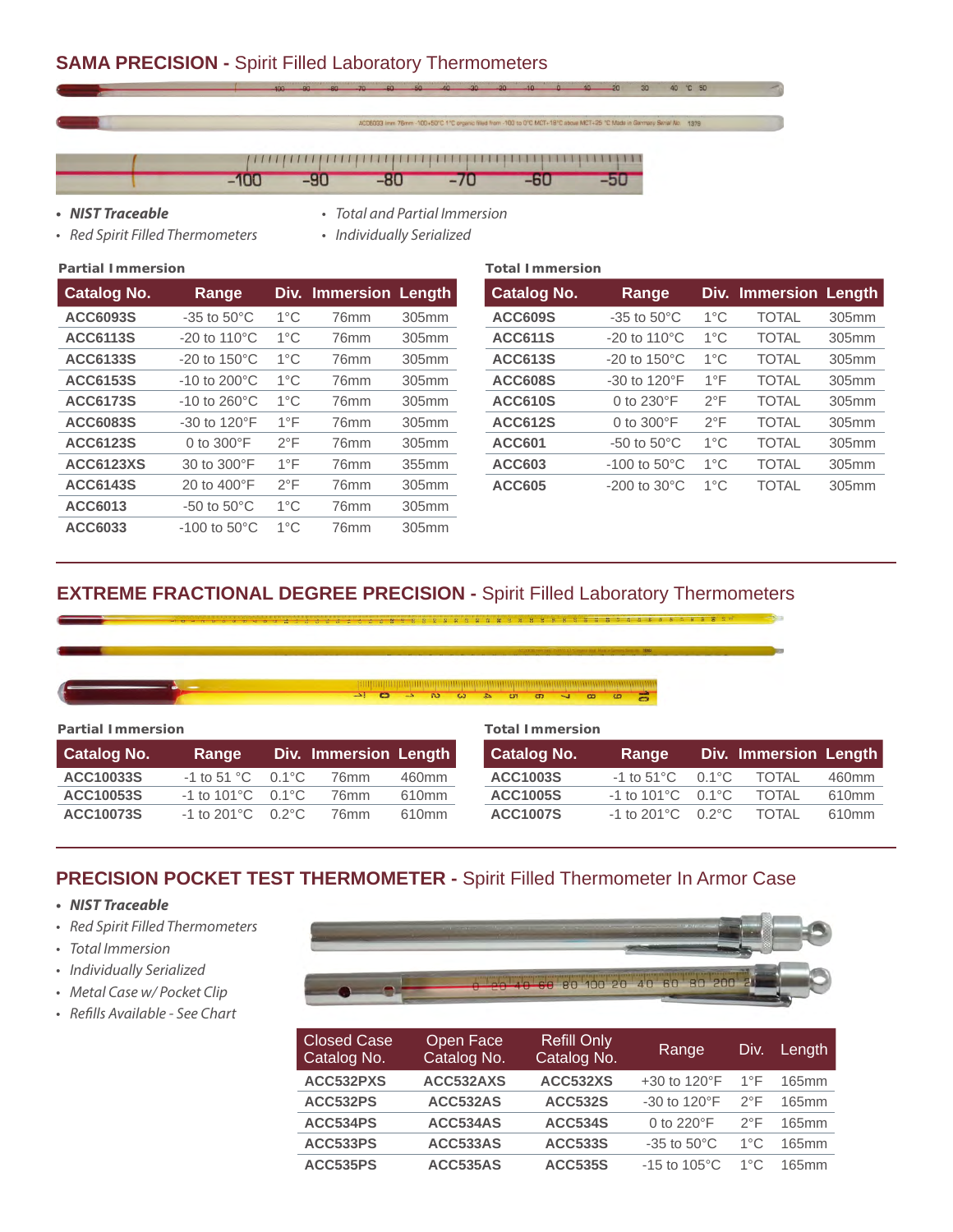### **LABORATORY LONG STEM Digital Thermometer**



#### **ACC3105DIG**

- *• 5" Stainless Steel Stem w/Probe Cover • NIST Traceable w/Certificate*
	- *• C/F Switchable*
	- *• Range: -50°/150°C (-58°/302°F)*

*• Resolution: 0.1º • Accuracy: +/- 1.0ºC between -20º to 120ºC*

*"SUPRA" model... +/- 0.2º 0.5º @ Test Points* **Catalog No. ACC3105SUP**

#### **ACC3108DIG**

- *• Range: -50°/200°C (-58°/392°F)*
- *• 8" Stainless Steel Stem w/Probe Cover*
- *• NIST Traceable w/Certificate*
- *• C/F Switchable*
- *• Resolution: 0.1º*
- *• Accuracy: +/- 1.0ºC between -20º to 120ºC*
- *"SUPRA" model +/- 0.2º & 0.5º @ Test Points*

**Catalog No. ACC3108SUP**

#### **ACC310DIG**

- *• 8" Stainless Steel Stem w/Probe Cover*
- *• NIST Traceable w/Certificate*
- *• C/F Switchable*
- *• Range: -50°/300°C (-58°/572°F)*
- *• Resolution: -20º to 200º = 0.1º, outside range 1.0º*
- *• Accuracy: +/- 1.0ºC between -30º to 150ºC*
- *"SUPRA" model... +/- 0.2º 0.5º @ Test Points*

#### **Catalog No. ACC310SUP**

#### **ACC310DLS**

- *• Range: -50°/300°C* (-58º/572ºF)
- *• 12" Stainless Steel Stem w/Probe Cover*
- *• NIST Traceable w/Certificate*
- *• Minimum/Maximum Recall*
- *• Resolution: -20º to 200º = 0.1º, outside range 1.0º*
- *• Accuracy: +/- 1.0ºC between -30º to 150ºC*

*"SUPRA" model +/- 0.2º & 0.5º @ Test Points* **Catalog No. ACC310DLSSUP**

### **WATERPROOF POCKET Digital Thermometers**



*• Resolution: -20º to 200º = 0.1º, outside range 1.0º • Accuracy: +/- 1.0ºC between -20º to 150ºC "SUPRA" model +/- 0.2º & 0.5º @ Test Points* **Catalog No. ACC310MMSUP**

**ACC600DIG**

**ACC310DMM**

*• Range: -50°/300°C (-58º/572ºF) • 8" Stainless Steel Stem w/Probe Cover • NIST Traceable w/Certificate • Minimum/Maximum Recall*

- *• Range: -50°/150°C (-58°/302°F)*
- *• 4 1/2" Stainless Steel Stem w/Probe Cover*
- *• Min Max & Hold Function*
- *• Waterproof*
- *• NIST Traceable w/Certificate*
- *• C/F Switchable*
- *• Resolution: 0.1º*
- *• Accuracy: +/- 1.0ºC between -20º to 120ºC*
- *"SUPRA" model +/- 0.2º & 0.5º @ Test Points*

**Catalog No. ACC600SUP**

#### **ACC655DIG**

- *• Range: -50º to 300ºC (-58º/572ºF)*
- *• 4 1/2" Stainless Steel Stem w/Probe Cover*
- *• Waterproof*
- *• NIST Traceable w/Certificate*
- *• C/F Switchable*
- *• Resolution: -20º to 200º = 0.1º, outside range 1.0º • C/F Switchable*
- *• Accuracy: +/- 1.0ºC between -20º to 120ºC*

*"SUPRA" model +/- 0.2º & 0.5º @ Test Points* **Catalog No. ACC655SUP**



#### **ACC6558DIG**

- *• Range: -50º to 300ºC (-58º/572ºF)*
- *• 8" Stainless Steel Stem w/Probe Cover*
- *• Min Max & Recall Function*
- *• Waterproof*
- *• NIST Traceable w/Certificate*
- 
- *• Resolution: -20º to 200º = 0.1º, outside range 1.0º*
- *• Accuracy: +/- 1.0ºC between -20º to 120ºC*
- *"SUPRA" model +/- 0.2º & 0.5º @ Test Points*

**Catalog No. ACC6558SUP**



#### **ACC370DIG**

**DELUXE WATERPROOF POCKET Digital Thermometer**

- *• 3 1/2" Stainless Steel Stem w/Probe Cover*
- *• Waterproof*
- *• Minimum/Maximum Function*
- *• NIST Traceable w/Certificate*
- *• C/F Switchable*
- *• Range: -50°/300°C & -58°/572°F*
- *• Resolution: -20º to 200º = 0.1º, outside range 1.0º*
- *• Accuracy: +/- 1.0ºC between -20º to 120ºC*

*"SUPRA" model +/- 0.2º & 0.5º @ Test Points*

#### **Catalog No. ACC370SUP**







- 
- -